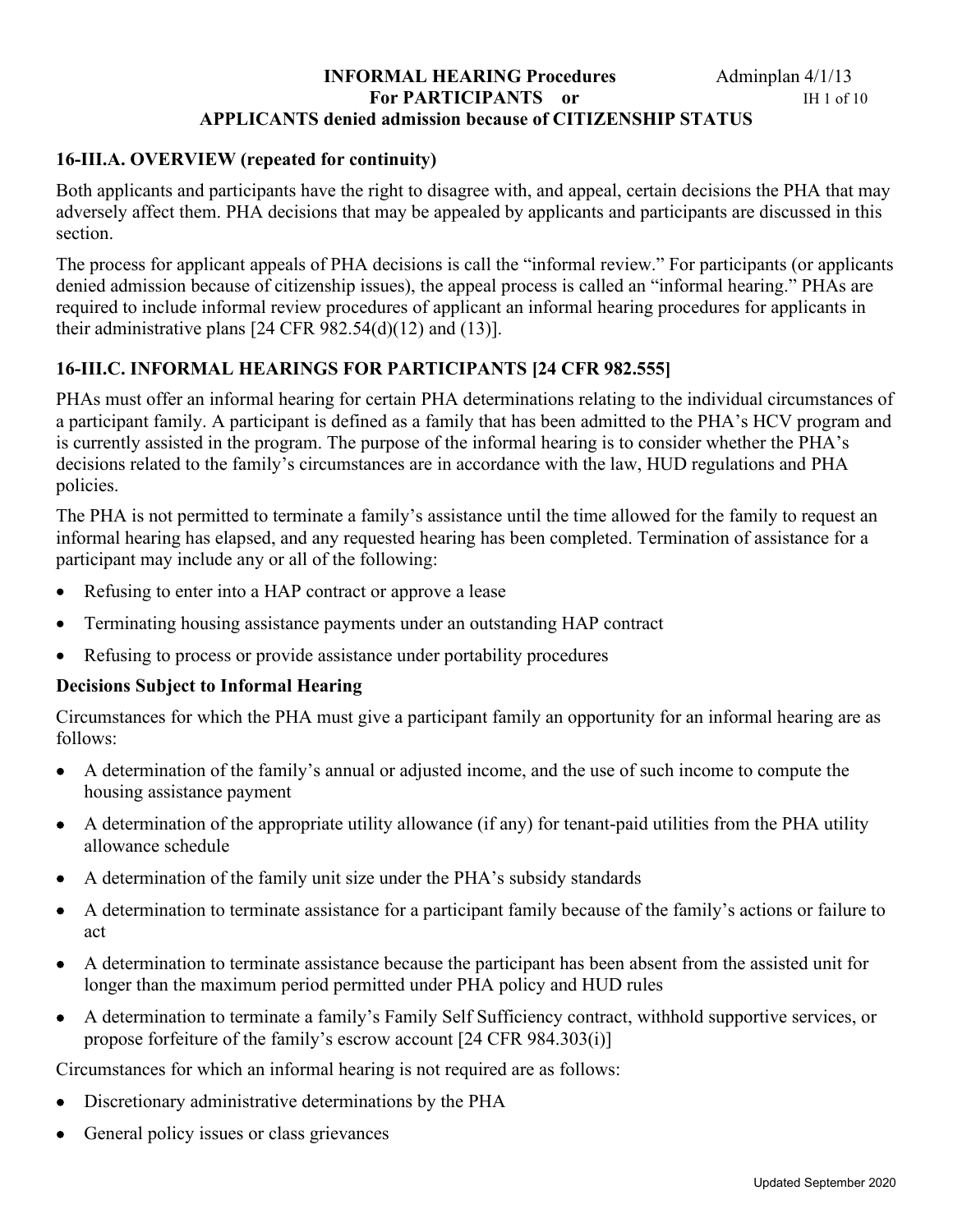- Establishment of the PHA schedule of utility allowances for families in the program IH 2 of 10
- A PHA determination not to approve an extension or suspension of a voucher term
- A PHA determination not to approve a unit or tenancy
- A PHA determination that a unit selected by the applicant is not in compliance with the HQS
- A PHA determination that the unit is not in accordance with HQS because of family size
- A determination by the PHA to exercise or not to exercise any right or remedy against an owner under a HAP contract

# PHA Policy

The PHA will only offer participants the opportunity for an informal hearing when required to by the regulations.

# **Informal Hearing Procedures**

# *Notice to the Family* **[24 CFR 982.555(c)]**

When the PHA makes a decision that is subject to informal hearing procedures, the PHA must inform the family of its right to an informal hearing at the same time that it informs the family of the decision.

For decisions related to the family's annual or adjusted income, the determination of the appropriate utility allowance, and the determination of the family unit size, the PHA must notify the family that they may ask for an explanation of the basis of the determination, and that if they do not agree with the decision, they may request an informal hearing on the decision.

For decisions related to the termination of the family's assistance, or the denial of a family's request for an exception to the PHA's subsidy standards, the notice must contain a brief statement of the reasons for the decision, a statement that if the family does not agree with the decision, the family may request an informal hearing on the decision, and a statement of the deadline for the family to request an informal hearing.

# PHA Policy

In cases where the PHA makes a decision for which an informal hearing must be offered, the notice to the family will include all of the following:

The proposed action or decision of the PHA.

A brief statement of the reasons for the decision including the regulatory reference.

The date the proposed action will take place.

A statement of the family's right to an explanation of the basis for the PHA's decision.

A statement that if the family does not agree with the decision the family may request an informal hearing of the decision.

A deadline for the family to request the informal hearing.

To whom the hearing request should be addressed.

A copy of the PHA's hearing procedures.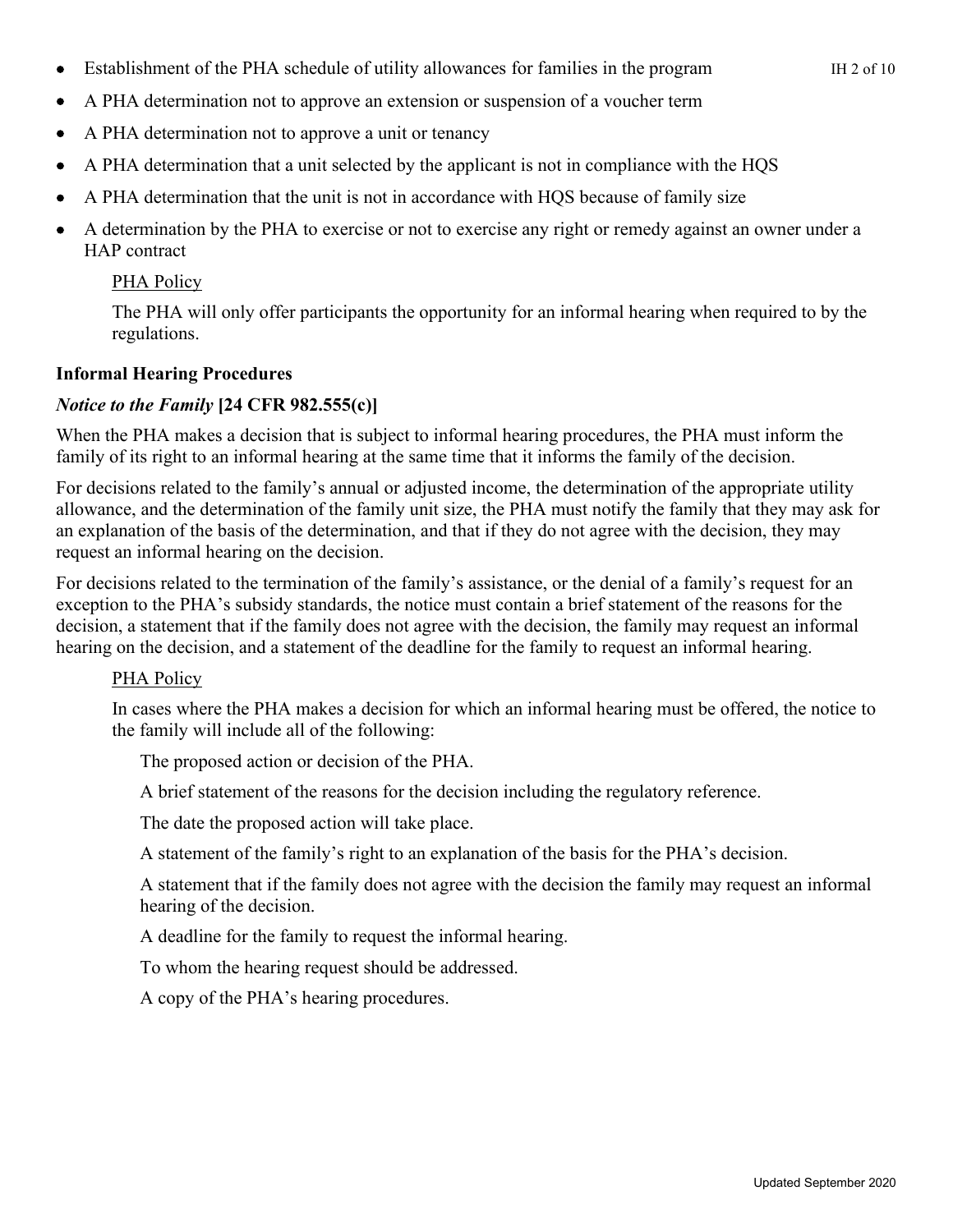### **Scheduling an Informal Hearing [24 CFR 982.555(d)] IH 3 of 10 IH 3 of 10**

When an informal hearing is required, the PHA must proceed with the hearing in a reasonably expeditious manner upon the request of the family.

# PHA Policy

A request for an informal hearing must be made in writing and delivered to the PHA either in person or by first class mail, by the close of the business day, no later than 10 business days from the date of the PHA's decision or notice to terminate assistance.

The PHA must schedule and send written notice of the informal hearing to the family within 10 business days of the family's request.

The family may request to reschedule a hearing for good cause, or if it is needed as a reasonable accommodation for a person with disabilities. Good cause is defined as an unavoidable conflict which seriously affects the health, safety or welfare of the family. Requests to reschedule a hearing must be made orally or in writing prior to the hearing date. At its discretion, the PHA may request documentation of the "good cause" prior to rescheduling the hearing.

If the family does not appear at the scheduled time, and was unable to reschedule the hearing in advance due to the nature of the conflict, the family must contact the PHA within 24 hours of the scheduled hearing date, excluding weekends and holidays. The PHA will reschedule the hearing only if the family can show good cause for the failure to appear, or if it is needed as a reasonable accommodation for a person with disabilities.

# *Pre-Hearing Right to Discovery* **[24 CFR 982.555(e)]**

Participants and the PHA are permitted pre-hearing discovery rights. The family must be given the opportunity to examine before the hearing any PHA documents that are directly relevant to the hearing. The family must be allowed to copy any such documents at their own expense. If the PHA does not make the document available for examination on request of the family, the PHA may not rely on the document at the hearing.

The PHA hearing procedures may provide that the PHA must be given the opportunity to examine at the PHA offices before the hearing, any family documents that are directly relevant to the hearing. The PHA must be allowed to copy any such document at the PHA's expense. If the family does not make the document available for examination on request of the PHA, the family may not rely on the document at the hearing.

For the purpose of informal hearings, *documents* include records and regulations.

# PHA Policy

The family will be allowed to copy any documents related to the hearing at a cost of \$.25 per page. The family must request discovery of PHA documents no later than 12:00 p.m. on the business day prior to the scheduled hearing date

The PHA must be given an opportunity to examine at the PHA offices before the hearing any family documents that are directly relevant to the hearing. Whenever a participant requests an informal hearing, the PHA will automatically mail a letter to the participant requesting a copy of all documents that the participant intends to present or utilize at the hearing. The participant must make the documents available no later than 12:00 pm on the business day prior to the scheduled hearing date.

# *Participant's Right to Bring Counsel* **[24 CFR 982.555(e)(3)]**

At its own expense, the family may be represented by a lawyer or other representative at the informal hearing.

# *Informal Hearing Officer* **[24 CFR 982.555(e)(4)]**

Informal hearings will be conducted by a person or persons approved by the PHA, other than the person who made or approved the decision or a subordinate of the person who made or approved the decision.

# PHA Policy

The PHA has designated the following to serve as hearing officers:

# *Sandy Mullins, Executive Director*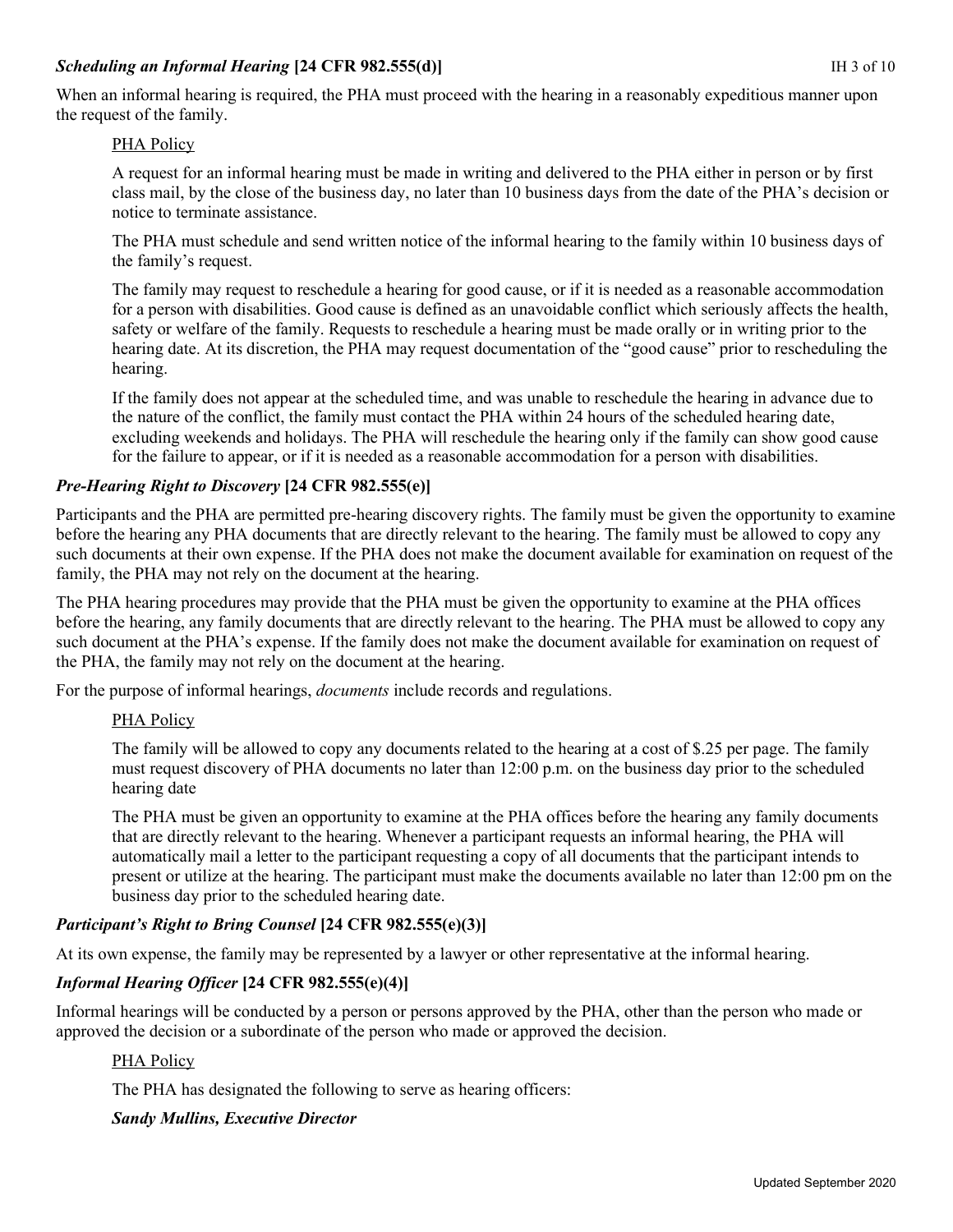#### Attendance at the Informal Hearing **IM 4 of 10** and the Informal Hearing **IM 4 of 10**

#### PHA Policy

Hearings may be attended by a hearing officer and the following applicable persons:

A PHA representative(s) and any witnesses for the PHA

The participant and any witnesses for the participant

The participant's counsel or other representative

Any other person approved by the PHA as a reasonable accommodation for a person with a disability

#### *Conduct at Hearings*

The person who conducts the hearing may regulate the conduct of the hearing in accordance with the PHA's hearing procedures [24 CFR 982.555(4)(ii)].

#### PHA Policy

The hearing officer is responsible to manage the order of business and to ensure that hearings are conducted in a professional and businesslike manner. Attendees are expected to comply with all hearing procedures established by the hearing officer and guidelines for conduct. Any person demonstrating disruptive, abusive or otherwise inappropriate behavior will be excused from the hearing at the discretion of the hearing officer.

Hearings are closed if the parties requesting the hearing do not show up or call to reschedule the hearing within 15 minutes of the scheduled hearing time.

#### *Evidence* **[24 CFR 982.555(e)(5)]**

The PHA and the family must be given the opportunity to present evidence and question any witnesses. In general, all evidence is admissible at an informal hearing. Evidence may be considered without regard to admissibility under the rules of evidence applicable to judicial proceedings.

#### PHA Policy

Any evidence to be considered by the hearing officer must be presented at the time of the hearing. There are four categories of evidence.

**Oral evidence**: the testimony of witnesses

**Documentary evidence**: a writing which is relevant to the case, for example, a letter written to the PHA. Writings include all forms of recorded communication or representation, including letters, words, pictures, sounds, videotapes or symbols or combinations thereof.

**Demonstrative evidence**: Evidence created specifically for the hearing and presented as an illustrative aid to assist the hearing officer, such as a model, a chart or other diagram.

**Real evidence**: A tangible item relating directly to the case.

*Hearsay Evidence* is evidence of a statement that was made other than by a witness while testifying at the hearing and that is offered to prove the truth of the matter. Even though evidence, including hearsay, is generally admissible, hearsay evidence alone cannot be used as the sole basis for the hearing officer's decision.

If either the PHA or the family fail to comply with the discovery requirements described above, the hearing officer will refuse to admit such evidence.

Other than the failure of a party to comply with discovery, the hearing officer has the authority to overrule any objections to evidence.

# *Hearing Officer's Decision* **[24 CFR 982.555(e)(6)]**

The person who conducts the hearing must issue a written decision, stating briefly the reasons for the decision. Factual determinations relating to the individual circumstances of the family must be based on a preponderance of evidence presented at the hearing. A copy of the hearing must be furnished promptly to the family.

#### PHA Policy

In rendering a decision, the hearing officer will consider the following matters: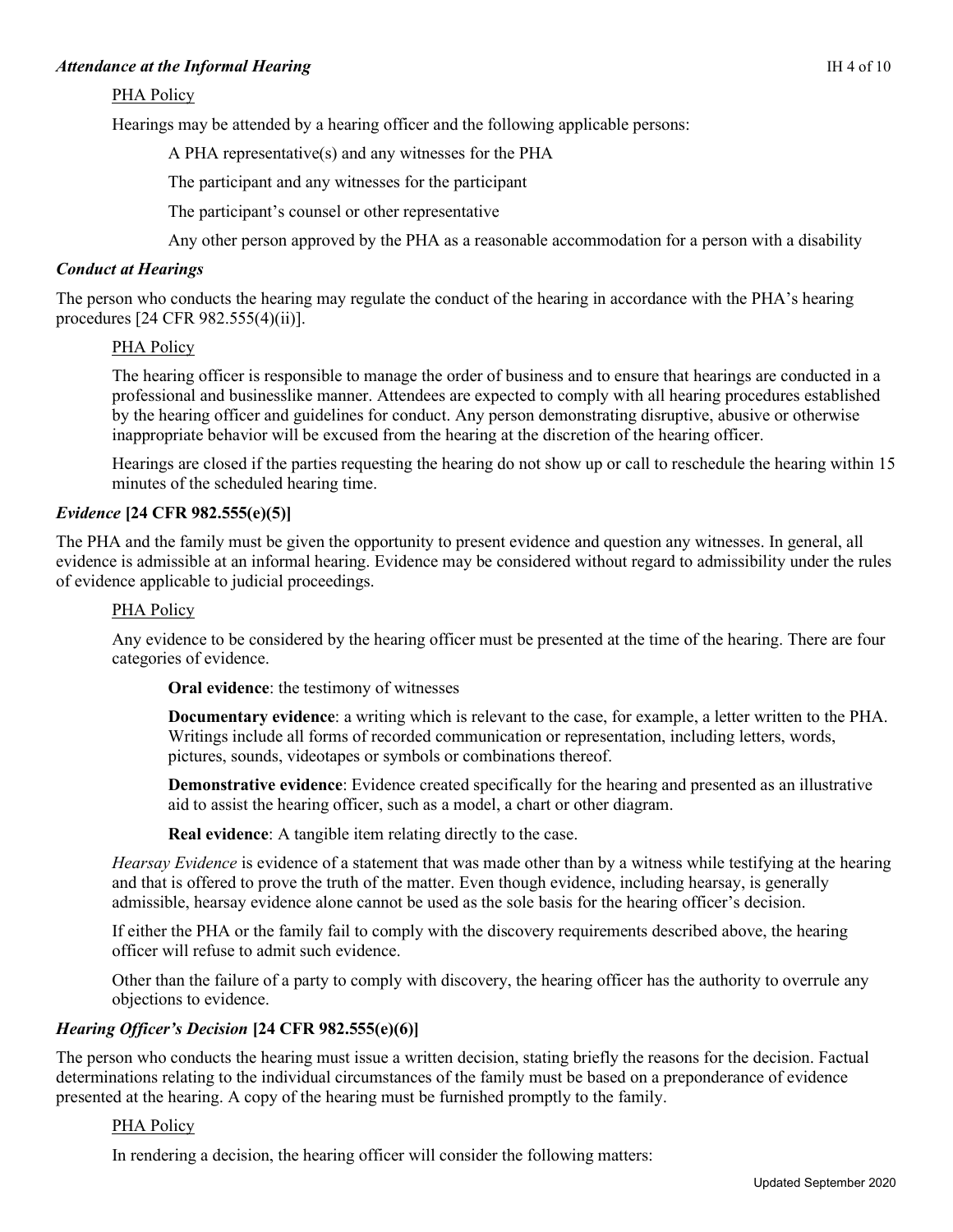**PHA Notice to the Family**: The hearing officer will determine if the reasons for the PHA's decision are factually stated in the Notice.

**Discovery:** The hearing officer will determine if the PHA and the family were given the opportunity to examine any relevant documents in accordance with PHA policy.

**PHA Evidence to Support the PHA Decision**: The evidence consists of the facts presented. Evidence is not conclusion and it is not argument. The hearing officer will evaluate the facts to determine if they support the PHA's conclusion.

**Validity of Grounds for Termination of Assistance (when applicable)**: The hearing officer will determine if the termination of assistance is for one of the grounds specified in the HUD regulations and PHA policies. If the grounds for termination are not specified in the regulations or in compliance with PHA policies, then the decision of the PHA will be overturned.

The hearing officer will issue a written decision to the family and the PHA no later than 10 business days after the hearing. The report will contain the following information:

#### **Hearing information:**

Name of the participant;

Date, time and place of the hearing;

Name of the hearing officer;

Name of the PHA representative; and

Name of family representative (if any).

**Background**: A brief, impartial statement of the reason for the hearing.

**Summary of the Evidence**: The hearing officer will summarize the testimony of each witness and identify any documents that a witness produced in support of his/her testimony and that are admitted into evidence.

**Findings of Fact:** The hearing officer will include all findings of fact, based on a preponderance of the evidence. *Preponderance of the evidence* is defined as evidence which is of greater weight or more convincing than the evidence which is offered in opposition to it; that is, evidence which as a whole shows that the fact sought to be proved is more probable than not. Preponderance of the evidence may not be determined by the number of witnesses, but by the greater weight of all evidence.

**Conclusions:** The hearing officer will render a conclusion derived from the facts that were found to be true by a preponderance of the evidence. The conclusion will result in a determination of whether these facts uphold the PHA's decision.

**Order:** The hearing report will include a statement of whether the PHA's decision is upheld or overturned. If it is overturned, the hearing officer will instruct the PHA to change the decision in accordance with the hearing officer's determination. In the case of termination of assistance, the hearing officer will instruct the PHA to restore the participant's program status.

#### *Procedures for Rehearing or Further Hearing*

#### PHA Policy

The hearing officer may ask the family for additional information and/or might adjourn the hearing in order to reconvene at a later date, before reaching a decision. If the family misses an appointment or deadline ordered by the hearing officer, the action of the PHA will take effect and another hearing will not be granted.

#### *PHA Notice of Final Decision* **[24 CFR 982.555(f)]**

The PHA is not bound by the decision of the hearing officer for matters in which the PHA is not required to provide an opportunity for a hearing, decisions that exceed the authority of the hearing officer, decisions that conflict with or contradict HUD regulations, requirements, or are otherwise contrary to Federal, State or local laws.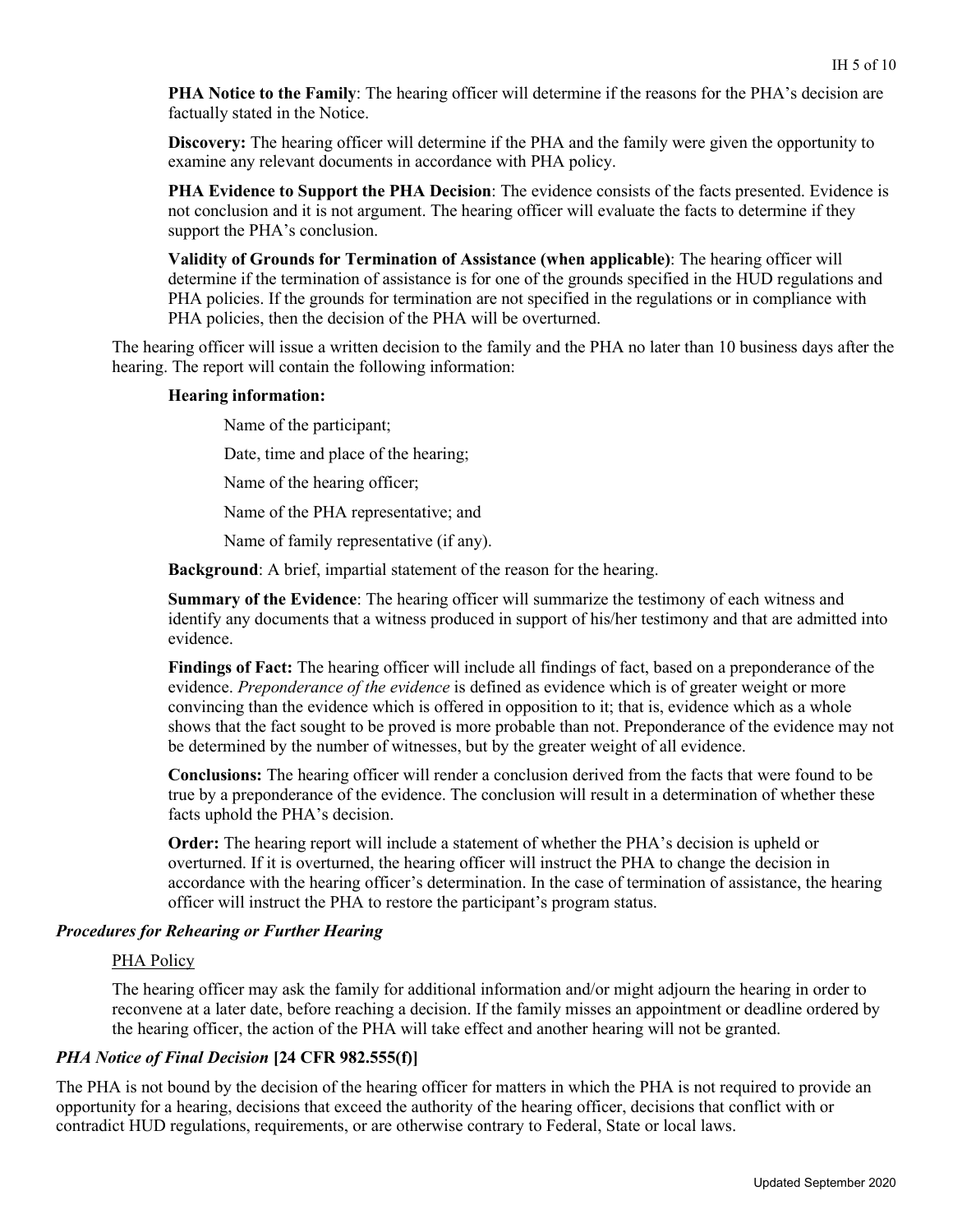If the PHA determines it is not bound by the hearing officer's decision in accordance with HUD regulations, the PHA must promptly notify the family of the determination and the reason for the determination.

# PHA Policy

The PHA will mail a "Notice of Final Decision" including the hearing officer's report, to the participant and their representative. This Notice will be sent by first-class mail, postage pre-paid with an affidavit of mailing enclosed. The participant will be mailed the original "Notice of Final Decision" and a copy of the proof of mailing. A copy of the "Notice of Final Decision" along with the original proof mailing will be maintained in the PHA's file.

# **HEARING AND APPEAL PROVISIONS FOR NON-CITIZENS [24 CFR 5.514]**

Denial or termination of assistance based on immigration status is subject to special hearing and notice rules. Applicants who are denied assistance due to immigration status are entitled to an informal hearing, not an informal review.

Assistance to a family may not be delayed, denied, or terminated on the basis of immigration status at any time prior to a decision under the United States Citizenship and Immigration Services (USCIS) appeal process. Assistance to a family may not be terminated or denied while the PHA hearing is pending, but assistance to an applicant may be delayed pending the completion of the informal hearing.

A decision against a family member, issued in accordance with the USCIS appeal process or the PHA informal hearing process, does not preclude the family from exercising the right, that may otherwise be available, to seek redress directly through judicial procedures.

# **Notice of Denial or Termination of Assistance [24 CFR 5.514(d)]**

The notice of denial or termination of assistance for noncitizens must advise the family:

- That financial assistance will be denied or terminated, and provide a brief explanation of the reasons for the proposed denial or termination of assistance.
- The family may be eligible for proration of assistance.
- In the case of a participant, the criteria and procedures for obtaining relief under the provisions for preservation of families [24 CFR 5.514 and 5.518].
- That the family has a right to request an appeal to the USCIS of the results of secondary verification of immigration status and to submit additional documentation or explanation in support of the appeal.
- That the family has a right to request an informal hearing with the PHA either upon completion of the USCIS appeal or in lieu of the USCIS appeal.
- For applicants, assistance may not be delayed until the conclusion of the USCIS appeal process, but assistance may be delayed during the period of the informal hearing process.

# **USCIS Appeal Process [24 CFR 5.514(e)]**

When the PHA receives notification that the USCIS secondary verification failed to confirm eligible immigration status, the PHA must notify the family of the results of the USCIS verification. The family will have 30 days from the date of the notification to request an appeal of the USCIS results. The request for appeal must be made by the family in writing directly to the USCIS. The family must provide the PHA with a copy of the written request for appeal and the proof of mailing.

# PHA Policy

The PHA will notify the family in writing of the results of the USCIS secondary verification within 10 business days of receiving the results.

The family must provide the PHA with a copy of the written request for appeal and proof of mailing within 10 business days of sending the request to the USCIS.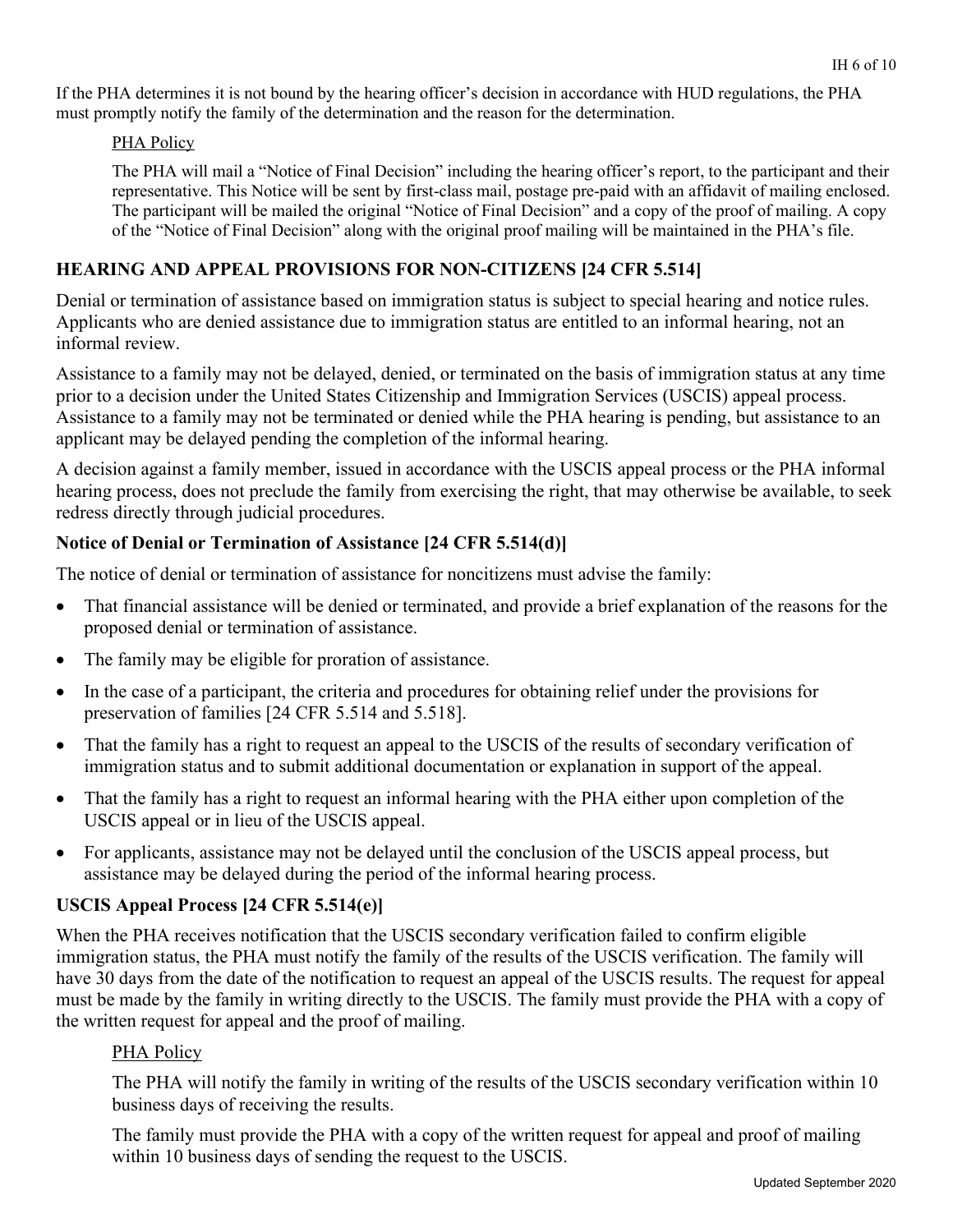The family must forward to the designated USCIS office any additional documentation or written explanation in support of the appeal. This material must include a copy of the USCIS document verification request (used to process the secondary request) or such other form specified by the USCIS, and a letter indicating that the family is requesting an appeal of the USCIS immigration status verification results.

The USCIS will notify the family, with a copy to the PHA, of its decision. When the USCIS notifies the PHA of the decision, the PHA must notify the family of its right to request an informal hearing.

# PHA Policy

The PHA will send written notice to the family of its right to request an informal hearing within 10 business days of receiving notice of the USCIS decision regarding the family's immigration status.

# **Informal Hearing Procedures for Applicants [24 CFR 5.514(f)]**

After notification of the USCIS decision on appeal, or in lieu of an appeal to the USCIS, the family may request that the PHA provide a hearing. The request for a hearing must be made either within 30 days of receipt of the PHA notice of denial or termination, or within 30 days of receipt of the USCIS appeal decision.

For the informal hearing procedures that apply to participant families whose assistance is being terminated based on immigration status, see Section 16-III.C.

The informal hearing procedures for applicant families are described below.

# *Informal Hearing Officer*

The PHA must provide an informal hearing before an impartial individual, other than a person who made or approved the decision under review, and other than a person who is a subordinate of the person who made or approved the decision. See Section 16-III.C. for a listing of positions that serve as informal hearing officers.

# *Evidence*

The family must be provided the opportunity to examine and copy at the family's expense, at a reasonable time in advance of the hearing, any documents in the possession of the PHA pertaining to the family's eligibility status, or in the possession of the USCIS (as permitted by USCIS requirements), including any records and regulations that may be relevant to the hearing.

# PHA Policy

The family will be allowed to copy any documents related to the hearing at a cost of \$.25 per page copy. The family must request discovery of PHA documents no later than 12:00 p.m. on the business day prior to the hearing.

The family must be provided the opportunity to present evidence and arguments in support of eligible status. Evidence may be considered without regard to admissibility under the rules of evidence applicable to judicial proceedings.

The family must also be provided the opportunity to refute evidence relied upon by the PHA, and to confront and cross-examine all witnesses on whose testimony or information the PHA relies.

# *Representation and Interpretive Services*

The family is entitled to be represented by an attorney or other designee, at the family's expense, and to have such person make statements on the family's behalf.

The family is entitled to arrange for an interpreter to attend the hearing, at the expense of the family, or the PHA, as may be agreed upon by the two parties.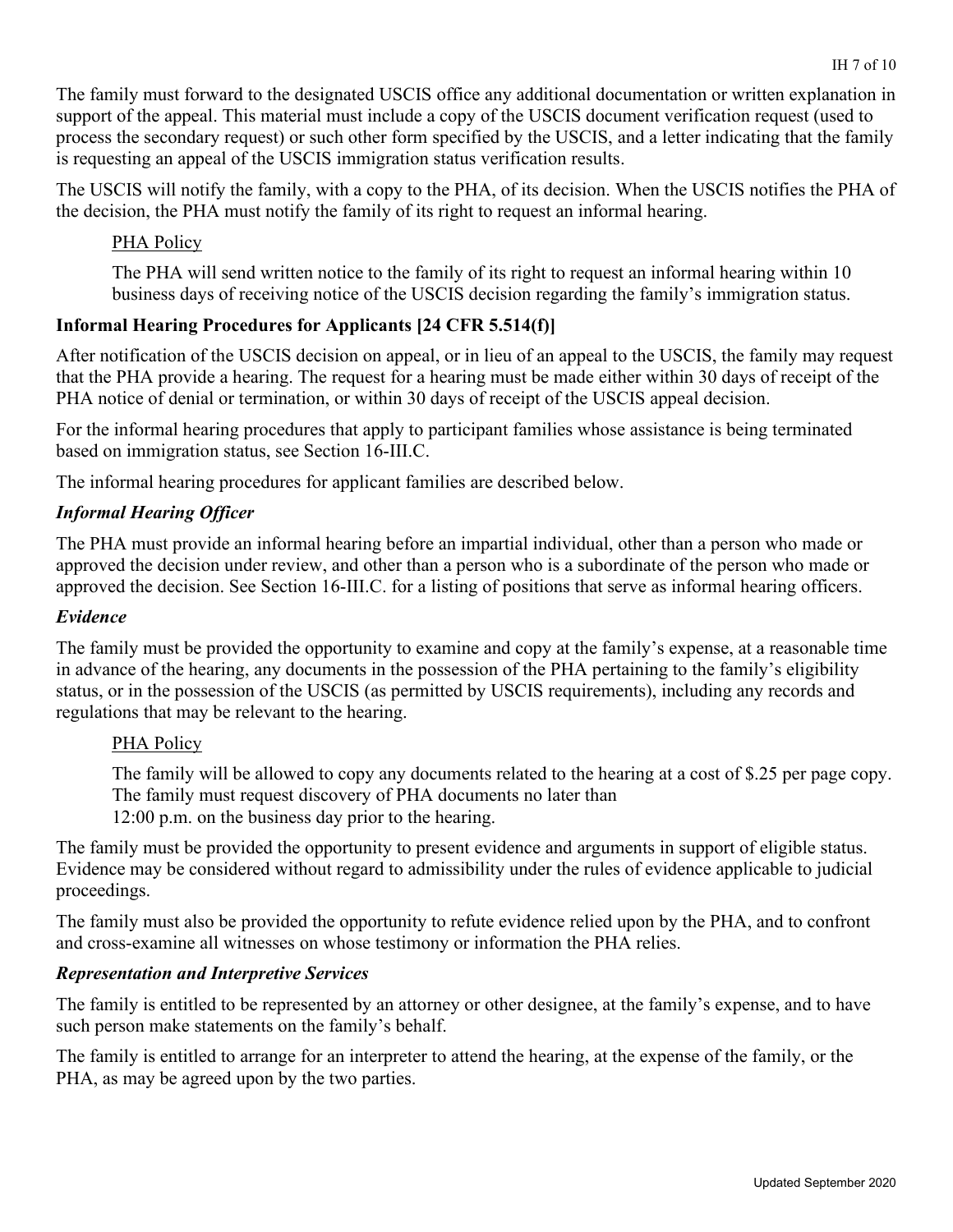# *Recording of the Hearing* IH 8 of 10

The family is entitled to have the hearing recorded by audiotape. The PHA may, but is not required to provide a transcript of the hearing.

# PHA Policy

The PHA will not provide a transcript of an audio taped hearing.

# *Hearing Decision*

The PHA must provide the family with a written final decision, based solely on the facts presented at the hearing, within 14 calendar days of the date of the informal hearing. The decision must state the basis for the decision.

# **Informal Hearing Procedures for Residents [24 CFR 5.514(f)]**

After notification of the USCIS decision on appeal, or in lieu of an appeal to the USCIS, the family may request that the PHA provide a hearing. The request for a hearing must be made either within 30 days of receipt of the PHA notice of termination, or within 30 days of receipt of the USCIS appeal decision.

For the informal hearing procedures that apply to participant families whose assistance is being terminated based on immigration status, see Section 16-III.C.

# **Retention of Documents [24 CFR 5.514(h)]**

The PHA must retain for a minimum of 5 years the following documents that may have been submitted to the PHA by the family, or provided to the PHA as part of the USCIS appeal or the PHA informal hearing process:

- The application for assistance
- The form completed by the family for income reexamination
- Photocopies of any original documents, including original USCIS documents
- The signed verification consent form
- The USCIS verification results
- The request for an USCIS appeal
- The final USCIS determination
- The request for an informal hearing
- The final informal hearing decision

Adminplan 10/1/15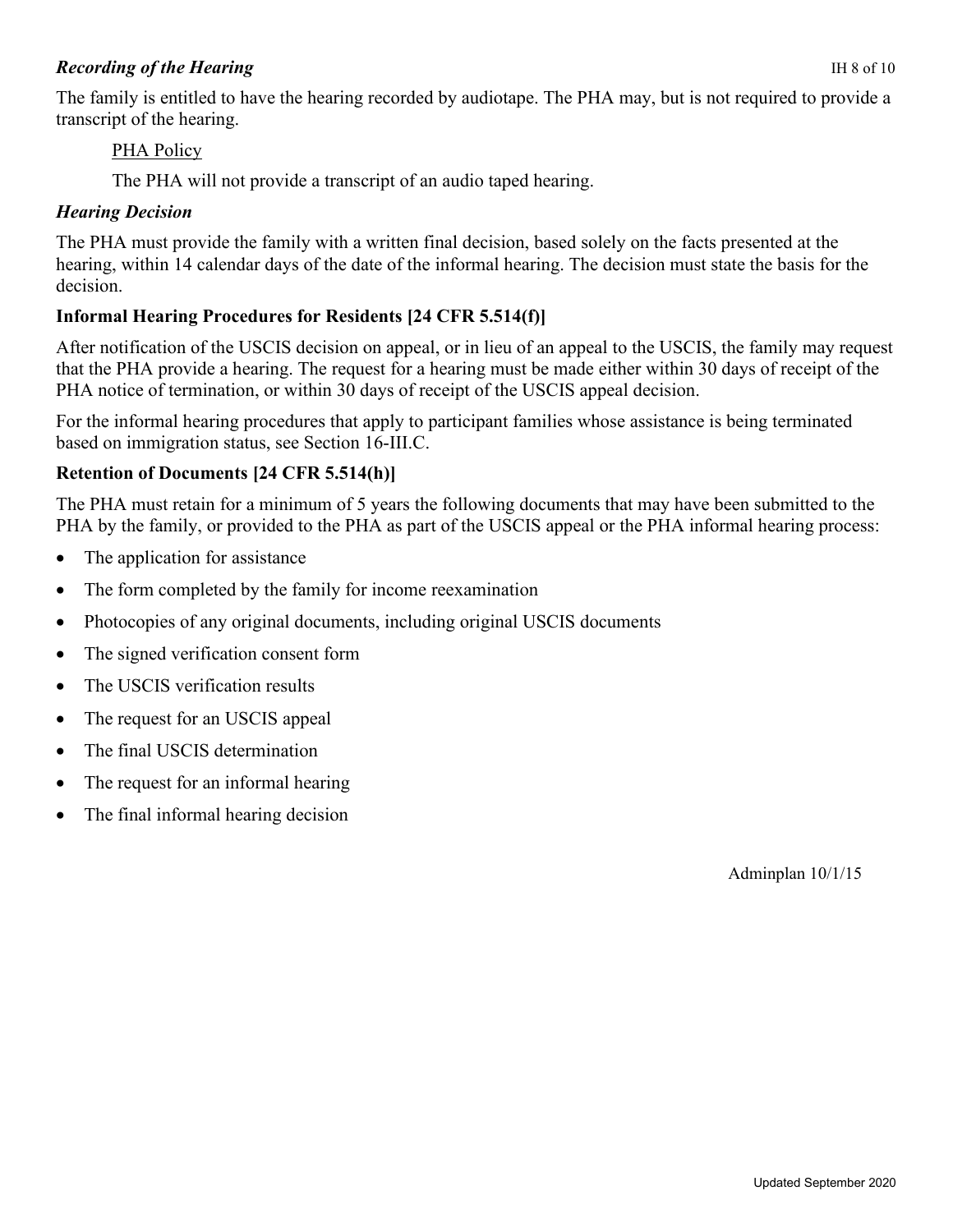# **GROUNDS FOR TERMINATION DUE TO THE FAMILY'S ACTION**

# **OR FAILURE TO ACT**

The Authority may at any time deny program assistance for an applicant, or terminate assistance for a participant, for any of the following grounds:

- 1. It the family violates any family obligation of the program (see Family Obligations form)
- 2. If any member of the family has ever been evicted from public housing
- 3. If any Public Housing Authority has ever terminated assistance under the certificate of voucher program for any member of the family.
- 4. If any member of the family commits drug-related criminal activity or violent criminal activity
- 5. If any member of the family commits fraud, bribery or any other corrupt or criminal act in connection with the federal housing program.
- 6. If the family currently owes rent or other amount to the Authority or to any Authority in connection with Section 8 or public housing assistance under the 1937 Act
- 7. If the family has not reimbursed any Housing Authority for amounts paid to an owner under a HAP contract for rent, damages to the unit, or other amounts owed by the family under the lease.
- 8. If the family breaches an agreement with the Authority to pay amounts owed to any Authority, or amounts paid to an owner by an Authority.
- 9. If a family participating in the Family Self-Sufficiency Program (FSS) fails to comply, without good cause, with the family's FSS Contract or Participation.
- 10. If the family abusive or violent behavior toward Housing Authority personnel.

# **OVER**